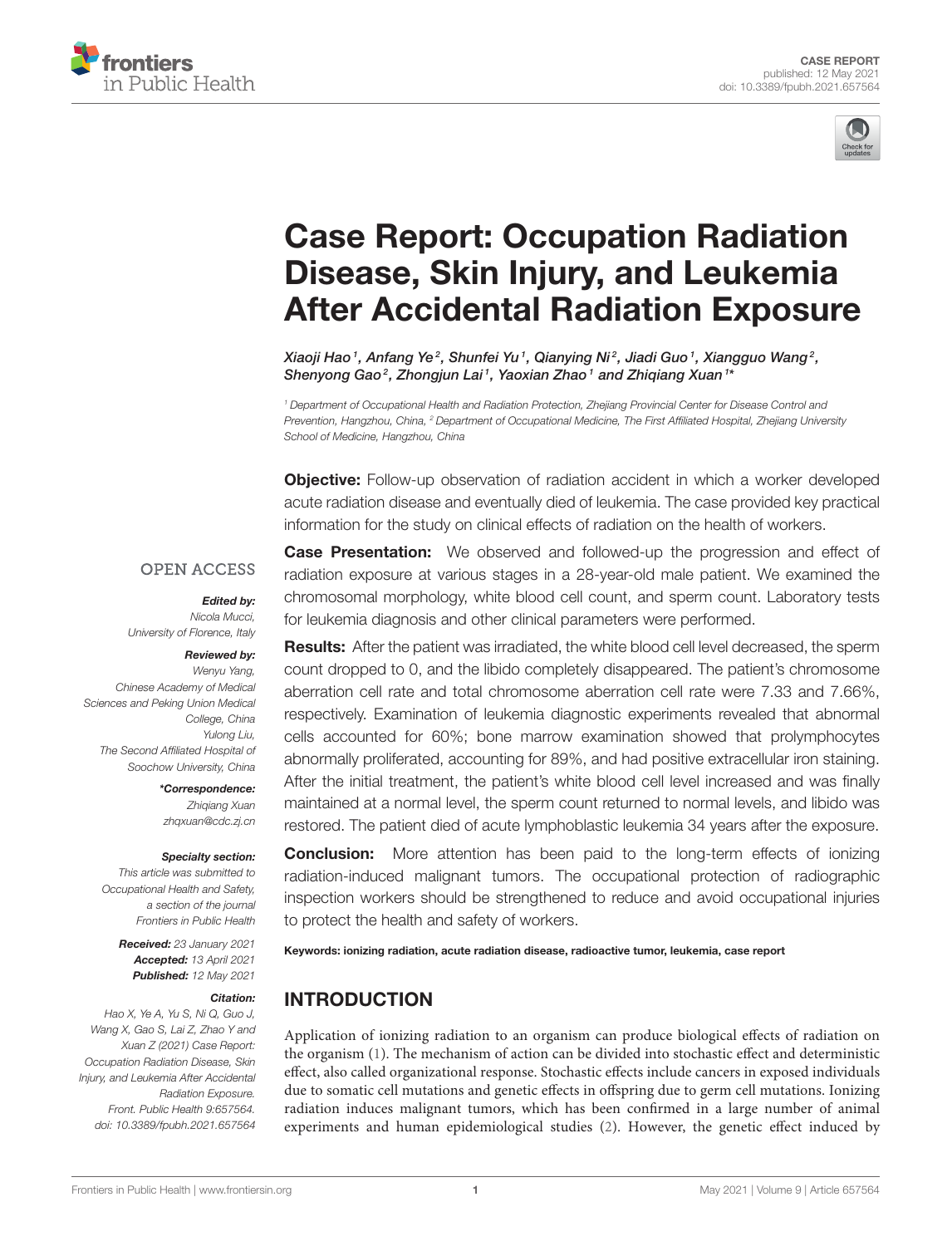ionizing radiation is still lacking epidemiological evidence, and such effect has only been found in animal experiments [\(2\)](#page-3-1). Leukopenia, cataracts, erythema depilation, and other radiation skin damages caused by ionizing radiation are all deterministic effects. In 1978, an X-ray inspection worker in Zhejiang Province, China, was accidentally exposed to an uneven systemic irradiation, resulting in acute radiation disease of the bone marrow combined with local acute radiation skin injury. Thirty-four years after the accident, the patient died of acute lymphoblastic leukemia. The case is reported as follows.

## CASE PRESENTATION

#### Occupational Exposure History

A male patient born in February 1950 began work with the X-ray inspection of metal parts in 1974. In the middle of the night on December 1978, he slept at the back of the X-ray flaw detector without knowing that his colleague had started up the industrial flaw detector compartment in the operating room. The exposure time was about 30 min. After the accident site simulation, the physical dose was estimated using LiF thermoluminescence dosimeter. When exposed to light from the 2005 X-ray flaw detector produced by Shanghai Flaw Detector Factory, with a maximum capacity of 7.5 kVA, the working voltage of the normal flaw detection operation was 160 kV. The average absorbed dose rate was 0.87 Gy/min at 0 m away from the probe window (close to the probe mirror); the absorbed dose of his back skin measured by the thermoluminescence dosimeter was 26.0 Gy. The doseeffect estimation curve of chromosome aberration [\(3\)](#page-3-2) established in our laboratory was used to estimate the systemic absorbed dose of 1.78 Gy by chromosome aberration analysis of peripheral blood lymphocytes.

#### Clinical Manifestations

The patient developed nausea and vomiting once (4h after exposure) and then had initial reactions such as generalized fatigue, dizziness, insomnia, dreaminess, and decreased appetite. Fifteen days after exposure, blisters appeared on the right side of the 6–10 thoracic vertebrae on the back, which developed from spot-like to large flaps (7  $\times$  8 cm, equivalent to the radiation outlet of the detector probe). In addition, blisters appeared on the skin from the third intercostal to the junction of sternal body, and white scars left after 22 days; the blisters busted and formed ulcers. Furthermore, his sexual desire was significantly reduced. However, within 60 days after irradiation, there was no obvious infection or bleeding in the whole body except at the site of the radiation ulcer.

Nineteen months after irradiation, the patient was hospitalized for 1 month. After active symptomatic and supportive treatment, his general condition improved; however, the ulcers on his back did not heal. The local skin remained unhealed with conservative treatment for 3 years after exposure. In the third year, skin grafting was performed and the ulcer healed. Follow-up observation for 30 years showed no local skin ulceration or cancer. The patient was hospitalized in February 2012 (nearly 34 years after the exposure) with symptoms of dizziness, fatigue, chest tightness, and shortness of breath



<span id="page-1-0"></span>without obvious inducement. After comprehensive examination and analysis, the patient was clinically diagnosed with acute lymphocytic leukemia (L2 type with POSITIVE CD13/CD33). After two rounds of chemotherapy, the patient died of pulmonary infection due to bone marrow suppression on April 15.

#### Laboratory Examination

The patient's white blood cells decreased to  $1.5 \times 10^9$ /L, 20 days after exposure and fluctuated between (1.5 and 2.4)  $\times$  10<sup>9</sup>/L for 18 months. Thus, the patient was hospitalized 19 months after exposure and treated with drugs to improve the leukocyte count, which increased to  $(4.2-5.4) \times 10^9$ /L. Follow-up observation showed that the white blood cells remained at the normal level. The patient's early bone marrow smear examination showed granulocyte maturation disorder but normal hematopoietic function was restored after 2 years. Eighteen months after exposure, chromosomal aberration analysis of 600 cells in the patient showed 31 double centromeres, 5 translocations, 5 centromeres, 13 pairs of microsomes, and 13 pairs of fragments, as shown in **[Figure 1](#page-1-0)**. In the detection of chromosome aberration in peripheral blood lymphocytes, the rate of chromosome aberration at 18 months, 5, 10, 20, and 34 years after exposure was 7.3, 5.5, 0.5, 0.5, and 0%, respectively. The semen examination of the patient showed that his sperm count was 0 within 18 months after the irradiation, and sexual desire completely disappeared; at the 24th month, his sperm count was 0–1/ml; and after 26 months, his sperm count returned to the normal level, and sexual desire resumed, as shown in **[Table 1](#page-2-0)**. In the same year, his wife became pregnant and gave birth to a normal baby girl. Follow-up observation showed that the baby girl developed well.

Leukemia diagnostic test was performed and the results of blood routine showed that white blood cells  $(7.0 \times 10^9$ /L), hemoglobin (75 g/L), platelets (10  $\times$  10<sup>9</sup>/L), and abnormal cells were 60%. Furthermore, bone marrow examination showed abnormal proliferation of proto-lymphocytes (89%) and positive extracellular iron staining, as shown in **[Figure 2](#page-2-1)**. The immune types of leukemia were CD7+, CD13+, CD33+, CD34+, CD38+,  $CD45<sup>+</sup>$ , and  $CD117<sup>+</sup>$ . The original T-lymphocyte population accounted for 81.13% of non-erythroid. No abnormality was found in the karyotype analysis of bone marrow cells. Qualitative tests for the c-KIT/D816V gene mutation, CEBPA gene mutation, and fusion gene screening were all negative.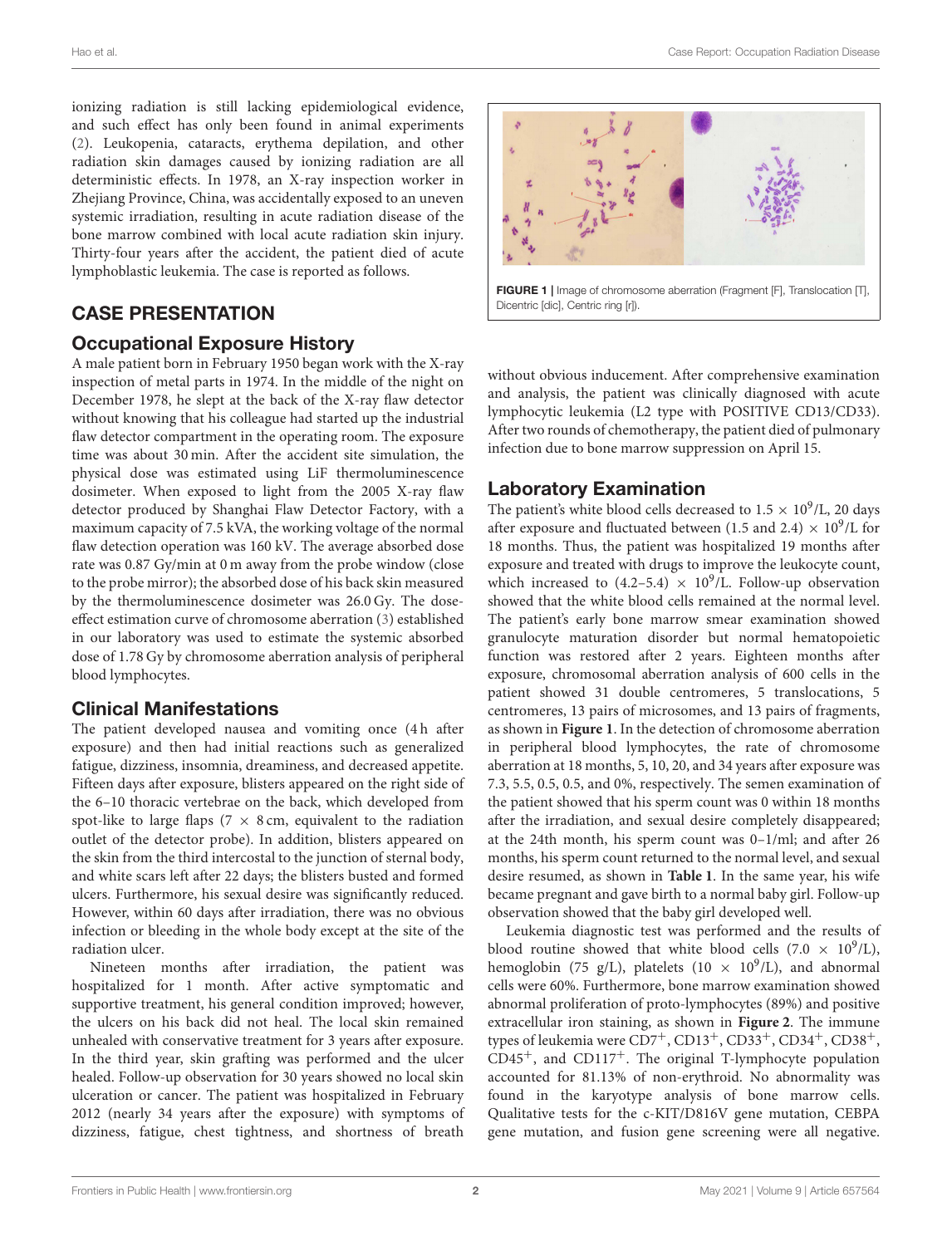<span id="page-2-0"></span>

|                                    | 18 months | 24 months    | 26 months | 5 years | 10 years | 20 years | 34 years |
|------------------------------------|-----------|--------------|-----------|---------|----------|----------|----------|
| Sperm count (10,000/ml)            |           | $0 - 0.0001$ | 4.600     | 8,400   | 7,600    | 6.800    | 7,100    |
| Chromosome aberration <sup>†</sup> | 7.33      |              |           | 5.5     | 0.5      | 0.5      | 0        |
| Cell rate (%)                      |           |              |           |         |          |          |          |
| Total chromosome <sup>†</sup>      | 7.66      |              |           | 6.0     | 1.0      | 0.5      | U        |
| Aberration cell rate (%)           |           |              |           |         |          |          |          |

*† chromosome aberration tests were not performed at 24 and 26 months after the exposure.*



<span id="page-2-1"></span>No obvious abnormalities were found in biochemical indexes, tumor markers, B-mode ultrasound, and CT (Computed Tomography) examination.

#### Calculation of the Probability of Tumor Causation

According to the current Standard for the Judgment of Occupational Radiation Tumors (GBZ 97-2017) [\(4\)](#page-3-3), this case of malignant tumor has been included in the list of malignant tumors calculated in Table B.1 in Appendix B to calculate the probability of etiology. According to the patient's gender, the systemic absorbed dose of acute X-ray radiation at age 28 years was 1.78 Gy. After 34 years (62 years old), considering the diagnosis of acute lymphocytic leukemia and other data, the calculated PC (Probability of causation) value of the cause of cancer was 81%. The PC 95% upper limit was 200.88%, the adjusted PC' 95% upper limit was 144.93%, and the calculated 95% credible upper limit of etiology probability was > 50%, which can be judged as occupational radiation tumor.

#### Cases of Diagnosis

Combined with the initial clinical manifestations, laboratory examination, dose estimation, and other data, the patient was diagnosed as acute radiation skin injury grade IV with mild systemic myeloid acute radiation disease. Moreover, 34 years after the exposure, the patient was diagnosed with acute lymphoblastic leukemia caused by excessive exposure to ionizing radiation.

## **DISCUSSION**

The accidental irradiation caused the patient to receive a dose of 1.78 Gy. According to the national standard Diagnosis of Acute Radiation Sickness of Occupational External Radiation (GBZ 104-2017), although the white blood cells once dropped to 1.5  $\times$ 10<sup>9</sup> /L after exposure, but combined with clinical manifestations, there were no multiple vomiting and only one vomiting in the early stage, with nausea, fatigue, decreased appetite, dizziness, headache, insomnia, and other symptoms. There were no typical symptoms of fever, infection, or bleeding at the extreme stage; therefore, the patient was eventually diagnosed with mild bone marrow acute radiation disease. The leucocytopenia in this case lasted for 19 months, which may be related to the delayed leucocytopenia caused by a large skin ulcer on the back that worsened the systemic condition and delayed the recovery of white blood cells. The impact of the recovery of fertility after the exposure on the offspring is a matter of concern [\(5\)](#page-3-4). This patient's sperm count returned to normal and he became fertile 26 months after the exposure.

Although radiation does not play a prominent role in the etiology of all human cancers like chemical carcinogens, but since nuclear technology is more and more widely used in human production and life, the potential harm of radiation to humans is also increasing [\(6\)](#page-3-5). The proportion of radioactive tumor in occupational radiation disease is increasing year by year. Due to the high incidence of radiation-induced leukemia and a long incubation period, it is receiving increasing attention [\(7\)](#page-3-6). Radiation-induced leukemia was first reported in Japan. The leukemia started about 2 years after the exposure and reached its peak 6–8 years after the exposure. Among the various types of leukemia induced, acute granulocytes, lymphocytic leukemia, and chronic myelogenous leukemia were the major ones [\(7,](#page-3-6) [8\)](#page-3-7). Leukemia is one of the earliest cancer effects after acute exposure to relatively high doses of ionizing radiation [\(9\)](#page-3-8). This case was caused by uneven radiation of the whole body, resulting in local radioactive skin damage of grade IV with mild bone marrow acute radiation sickness. In our case, acute lymphocytic leukemia was diagnosed 34 years after the exposure. To calculate the cause of cancer caused by the previous exposure, the upper limit of 95% confidence limit of PC after correction was 144.93%.

This patient developed leukemia 34 years after the exposure and experienced a long incubation period. The pathogenesis of leukemia may be different from that of total body irradiation. The skin of the patient's back was close to the X-ray detector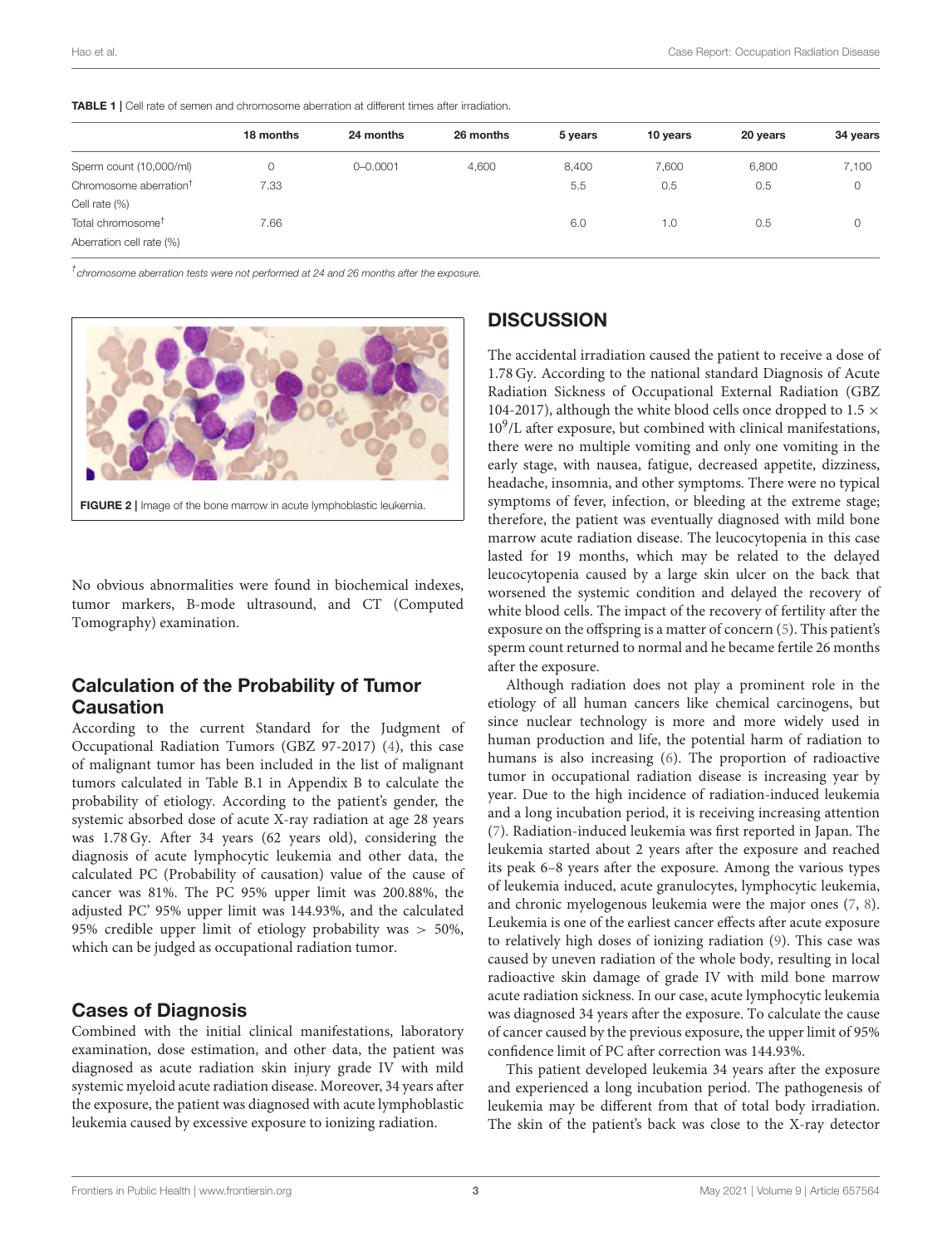probe for 30 min and was subjected to a large dose of local irradiation, resulting in penetrating injury from the skin of the back to the skin of the front chest. This resulted in local skin damage, as well as damage to the internal organs and hematopoietic tissues at the site. The gene mutation and chromosome aberration caused by DNA damage induced by ionizing radiation aggravated the instability of the cell genome that led to the loss of the normal growth regulation function of cells and promoted the malignant transformation of cells [\(10\)](#page-3-9). Relevant studies have shown that ionizing radiation can lead to cluster damage of DNA molecules and generate secondary DNA damage with the action of free radicals, which is difficult to repair, has a high error repair rate, and produces far-reaching biological effects [\(11,](#page-3-10) [12\)](#page-3-11). The induction of chromosomal aberrations in human lymphocytes exposed to ionizing radiation provides a commonly used and quantifiable biological dosimeter that can reliably estimate the radiation dose to which people are exposed [\(13\)](#page-4-0). In this case, chromosome aberration in peripheral blood lymphocytes was still detected within 20 years of follow-up after the exposure, and the distortion rate was maintained at 0.5%. The authors believe that regular medical follow-up is necessary for patients with acute radiation disease, especially for patients with continuous positive chromosome aberrations, and the possibility from aberrations and mutations to canceration cannot be ruled out. At the same time, in order to prevent the occurrence of similar accidents, radiological protection rules and regulations should be strictly observed in the workplace, to enhance the awareness of personal protection. Workers using radiographic detection should wear personal alarm devices, to detect accidental exposures in time, reduce and avoid occupational injuries, and protect the health and safety of workers.

#### **REFERENCES**

- <span id="page-3-0"></span>1. Dmytrenko IV, Fedorenko VG, Shlyakhtychenko TY, Sholoyko VV, Lyubarets TF, Malinkina TV, et al. The efficiency of tyrosine kinase inhibitor therapy in patients with chronic myeloid leukemia exposed to ionizing radiation due to the Chornoby nuclear power plant accident. Probl Radiac Med Radiobiol. (2014) 19:241–55.
- <span id="page-3-1"></span>2. Trott KR. Biological mechanisms of radiation carcinogenesis. Eur J Cancer Prev. (1996) 5:377–8.
- <span id="page-3-2"></span>3. Balajee AS, Sanders JT, Golloshi R, Shuryak I, McCord RP, Dainiak N. Investigation of spatial organization of chromosome territories in chromosome exchange aberrations after ionizing radiation exposure. Health Phys. [\(2018\) 115:77–89. doi: 10.1097/HP.000000000000](https://doi.org/10.1097/HP.0000000000000840) 0840
- <span id="page-3-3"></span>4. National Health and Family Planning Commission of the People's Republic of China. GBZ 97-2017 Radiological Criteria for the Cause of Radiation Oncology. Available online at: [http://www.nhc.gov.cn/wjw/pcrb/201706/](http://www.nhc.gov.cn/wjw/pcrb/201706/7a1f314cd0de4abdafe94446f593e329.shtml) [7a1f314cd0de4abdafe94446f593e329.shtml](http://www.nhc.gov.cn/wjw/pcrb/201706/7a1f314cd0de4abdafe94446f593e329.shtml) (accessed July 13, 2020).
- <span id="page-3-4"></span>5. Kesari KK, Agarwal A, Henkel R. Radiations and male fertility. Reprod Biol Endocrinol. [\(2018\) 16:118. doi: 10.1186/s12958-018-0](https://doi.org/10.1186/s12958-018-0431-1) 431-1
- <span id="page-3-5"></span>6. Wang FR, Fang QQ, Tang WM, et al. Nested case-control study of occupational radiation exposure and breast and esophagus cancer risk among medical diagnostic X ray workers in jiangsu of China. Asian Pac J Cancer Prev. (2015) 16:4699–704. doi: [10.7314/APJCP.2015.16.11.4699](https://doi.org/10.7314/APJCP.2015.16.11.4699)

# DATA AVAILABILITY STATEMENT

The raw data supporting the conclusions of this article will be made available by the authors, without undue reservation.

## ETHICS STATEMENT

The studies involving human participants were reviewed and approved by The Institutional Ethics Committee of the First Affiliated Hospital of Zhejiang University School of Medicine. The patients/participants provided their written informed consent to participate in this study.

#### AUTHOR CONTRIBUTIONS

ZX directed the writing and revision of the paper. SG and XW conceived ideas. XH conducted the analysis and wrote the manuscript in collaboration with AY and SY. JG, QN, ZL, and YZ provided the feedback and suggestions. All authors read the manuscript and agreed to submit it.

#### ACKNOWLEDGMENTS

The authors appreciate that the patients and workers have been support for case reports. We would like to thank Editage [\(www.editage.cn\)](http://www.editage.cn) for English language editing.

#### SUPPLEMENTARY MATERIAL

The Supplementary Material for this article can be found [online at: https://www.frontiersin.org/articles/10.3389/fpubh.](https://www.frontiersin.org/articles/10.3389/fpubh.2021.657564/full#supplementary-material) 2021.657564/full#supplementary-material

- <span id="page-3-6"></span>7. Little MP, Weiss HA, Boice JD Jr, Darby SC, Day NE, Muirhead CR. Risks of leukemia in Japanese atomic bomb survivors, in women treated for cervical cancer, and in patients treated for ankylosing spondylitis. Radiat Res. [\(1999\) 152:280–92. doi: 10.2307/358](https://doi.org/10.2307/3580328) 0328
- <span id="page-3-7"></span>8. Preston DL, Kusumi S, Tomonaga M, Izumi S, Ron E, Kuramoto A, et al. Cancer incidence in atomic bomb survivors. Part III. Leukemia, lymphoma and multiple myeloma, 1950-1987. Radiat Res. [\(1994\) 137:S68–97. doi: 10.2307/357](https://doi.org/10.2307/3578893) 8893
- <span id="page-3-8"></span>9. Metz-Flamant C, Samson E, Caer-Lorho S, Acker A, Laurier D. Leukemia risk associated with chronic external exposure to ionizing radiation in a French cohort of nuclear workers. Radiat Res. (2012) 178:489– 98. doi: [10.1667/RR2822.1](https://doi.org/10.1667/RR2822.1)
- <span id="page-3-9"></span>10. Little JB, Nagasawa H, Pfenning T, Vetrovs H. Radiation-induced genomic instability: delayed mutagenic and cytogenetic effects of X rays and alpha particles. Radiat Res. [\(1997\) 148:299–307. doi: 10.2307/357](https://doi.org/10.2307/3579514) 9514
- <span id="page-3-10"></span>11. Goodhead DT. Initial events in the cellular effects of ionizing radiations: clustered damage in DNA. Int J Radiat Biol. [\(1994\) 65:7–17. doi: 10.1080/0955300941455](https://doi.org/10.1080/09553009414550021) 0021
- <span id="page-3-11"></span>12. Rigaud O, Laquerbe A, Moustacchi E. DNA sequence analysis of HPRTmutants induced in human lymphoblastoid cells adapted to ionizing radiation. Radiat Res. (1995) 144:181–9. doi: [10.2307/3579257](https://doi.org/10.2307/3579257)